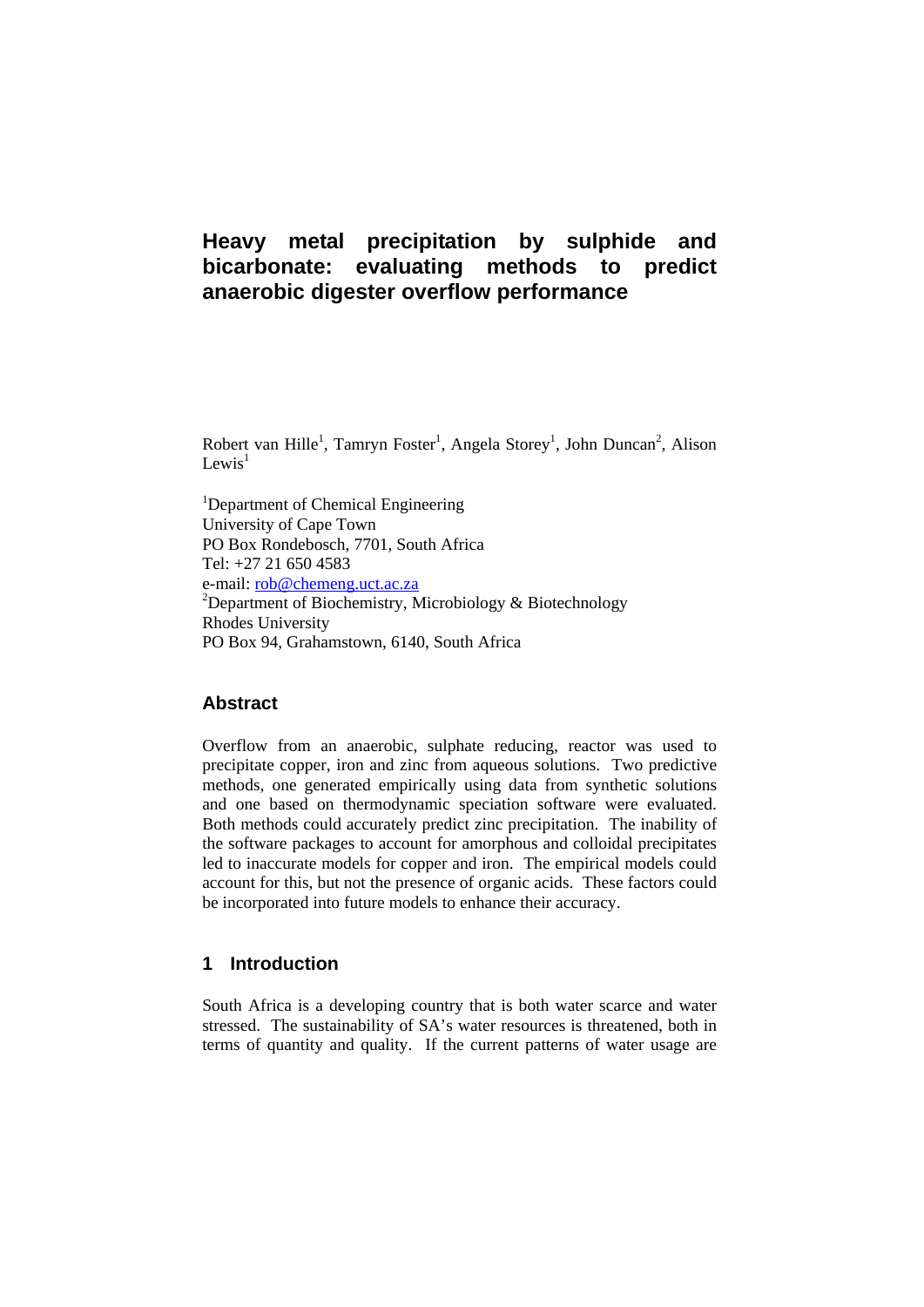maintained, SA will fully utilise all its natural water sources by 2027 (Odendaal, 1997). Already there are a number of regions in the country that rely on expensive transfer schemes, as demand for water has far exceeded available resources.

The quality of South Africa's water resources is declining, primarily as a result of increasing salinity, but also as a result of metal pollution and eutrophication (Neytzell-De Wilde, 1992). One of the major sources of both salinity and heavy metal contamination is acid mine drainage (AMD), originating from operating and abandoned mines as well as rock piles and tailings. It is generated by the bacterially catalysed oxidation of sulphide minerals, most commonly pyrite  $(F \in S_2)$ , in the presence of water and oxygen. Initially the soluble iron occurs in the ferrous  $(Fe^{2+})$  form, but upon further exposure to oxygen rapidly oxidises to the ferric  $(Fe<sup>3+</sup>)$  form, which can chemically oxidise additional pyrite. Ultimately the ferric iron undergoes hydrolysis and leads to precipitation of ferric hydroxide. The entire process can be summarised as follows:

$$
FeS_2 + {^{15}/_4O_2} + {^7}/_2H_2O \rightarrow Fe(OH)_3 + 2SO_4^{2-} + 4H^+
$$

This shows that each mole of pyrite oxidised ultimately produces four moles of proton acidity, making this one of the most prolific acid generating reactions in nature (Appelo and Postma, 1993). The acid can be responsible for further leaching of acid labile minerals resulting in a "classical" AMD discharge, having a low pH, high sulphate and iron load and potentially dangerous levels of other metals such as aluminium (Al), arsenic (As), copper (Cu), manganese (Mn), nickel (Ni), lead (Pb) and zinc  $(Zn)$ .

The longevity of a polluting discharge depends on the rate of depletion of vestigial acidity as well as the scope for generation of juvenile acidity. Vestigial acidity refers to the release of contaminants during groundwater rebound and represents the relatively short, highly polluting, "first flush" phase. In contrast, juvenile acidity arises primarily from pyrite oxidation as a result of seasonal water table fluctuations (Younger, 1997; 1998). AMD originating from waste rock piles, slag heaps and slimes dams fall into this latter category. In these cases the polluting discharge is likely to persist until all the exposed sulphide minerals have been oxidised, which may take centuries.

The chemical precipitation of heavy metals, primarily by lime addition, has historically been the preferred method for the treatment of acid mine drainage (Dean *et al.*, 1972). While this method is effective and relatively cost effective, when compared to complex physico-chemical strategies, it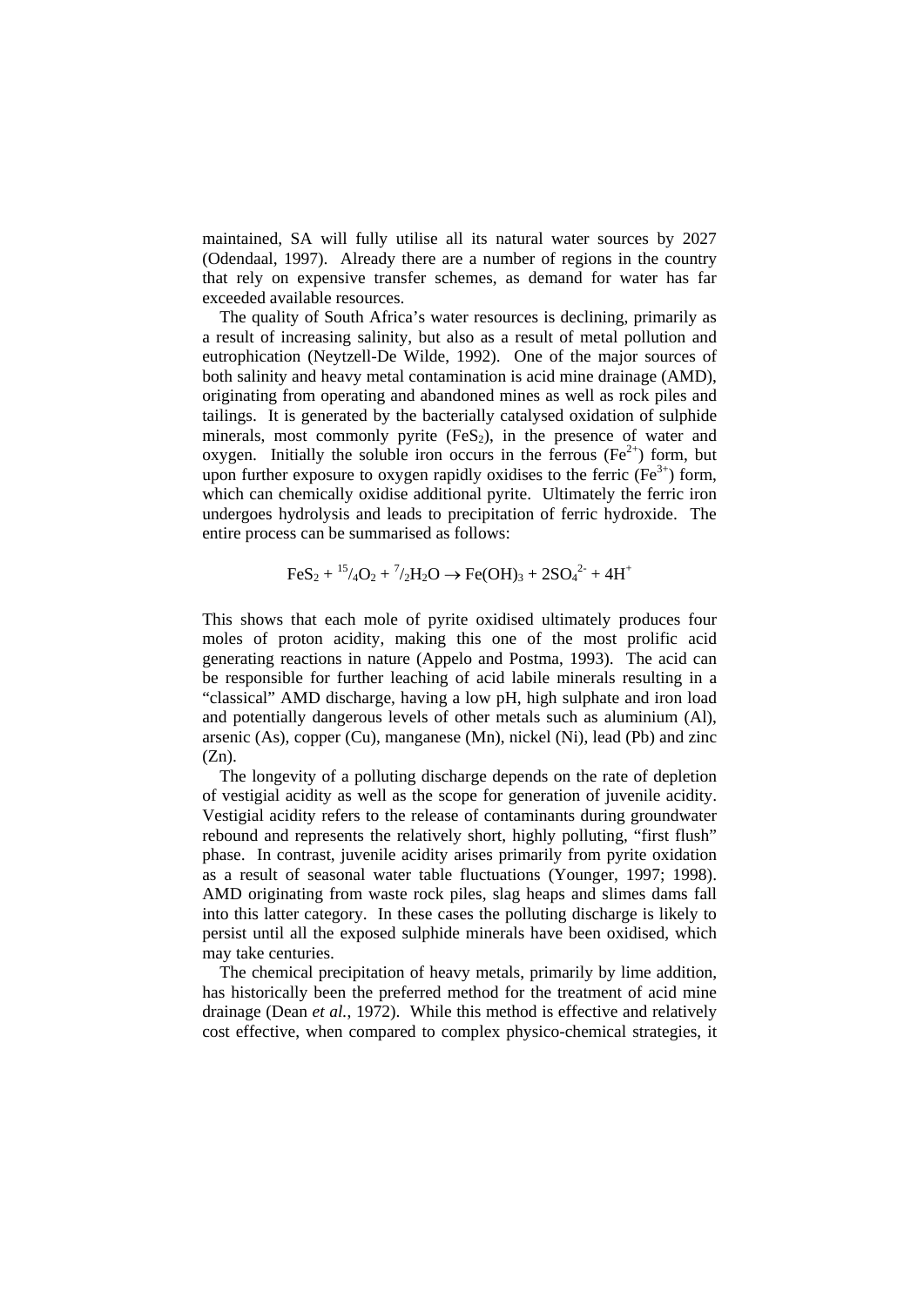does have disadvantages in terms of the characteristics of the resulting sludge and the fact that minimum solubilities of the specific metal hydroxides occur at different pH values. The use of sulphide has become an increasingly popular option (Bhattacharyya *et al.*, 1981; Feng *et al.*, 2000). Sulphide precipitation occurs effectively over a broad pH range and precipitation of certain metals can be achieved at low pH values.

The cost associated with regular chemical dosing over a prolonged period has resulted in a shift in research focus towards active and passive biological treatment systems. Many of these systems, such as artificial wetlands and sulphate reducing bacteria based systems still rely heavily on precipitation as the primary mechanism for removing metals from solution. While the reactive species may be of biological origin, the precipitation process is essentially the same as that which occurs in chemical based systems. The biological systems contain three weak acid-base systems, which are responsible for determining the pH. They are the carbonate system, the sulphide system and the water dissociation system. Based on the pK values for the various equilibrium reactions (Stumm and Morgan, 1996), the biological sulphate reducing system, where the pH rarely exceeds 8, will be dominated by the  $HCO<sub>3</sub>$ , HS<sup>-</sup> and H<sub>2</sub>S(aq) species. The ratio of alkalinity to aqueous sulphide generated depends on the carbon source and composition of the microbial consortium (Gibson, 1990).

Several authors (Rose *et al.*, 1998; Chang *et al.*, 2000; Foucher *et al*., 2001; Glombitza, 2001) have described AMD treatment systems based on biologically generated sulphide and alkalinity. Typically this work has focused more on the sulphate reduction and process development, rather than the chemistry of the precipitation. The result is that fairly broad assumptions have been made as to the nature of the precipitation process and the characteristics of the precipitate formed.

Chemical speciation modelling is a popular technique that can be used to predict the equilibrium condition existing in treated acid mine waters. As these models are based on thermodynamic rather than kinetic data, some of the species predicted to occur at equilibrium may not have been formed during the timescale of the treatment. This is particularly true in treatment systems where the volume to be treated necessitates a relatively short retention time. In addition, most thermodynamic databases are incomplete, particularly in terms of information on metal sulphide species.

This paper focuses on the performance of overflow from an anaerobic sulphate reducing reactor as a metal (Cu, Fe and Zn) precipitating agent and compares the results obtained to predictions based on thermodynamic modelling (MinteqA2 and OLI Systems Inc.) and experiments performed using synthetic chemical reagents.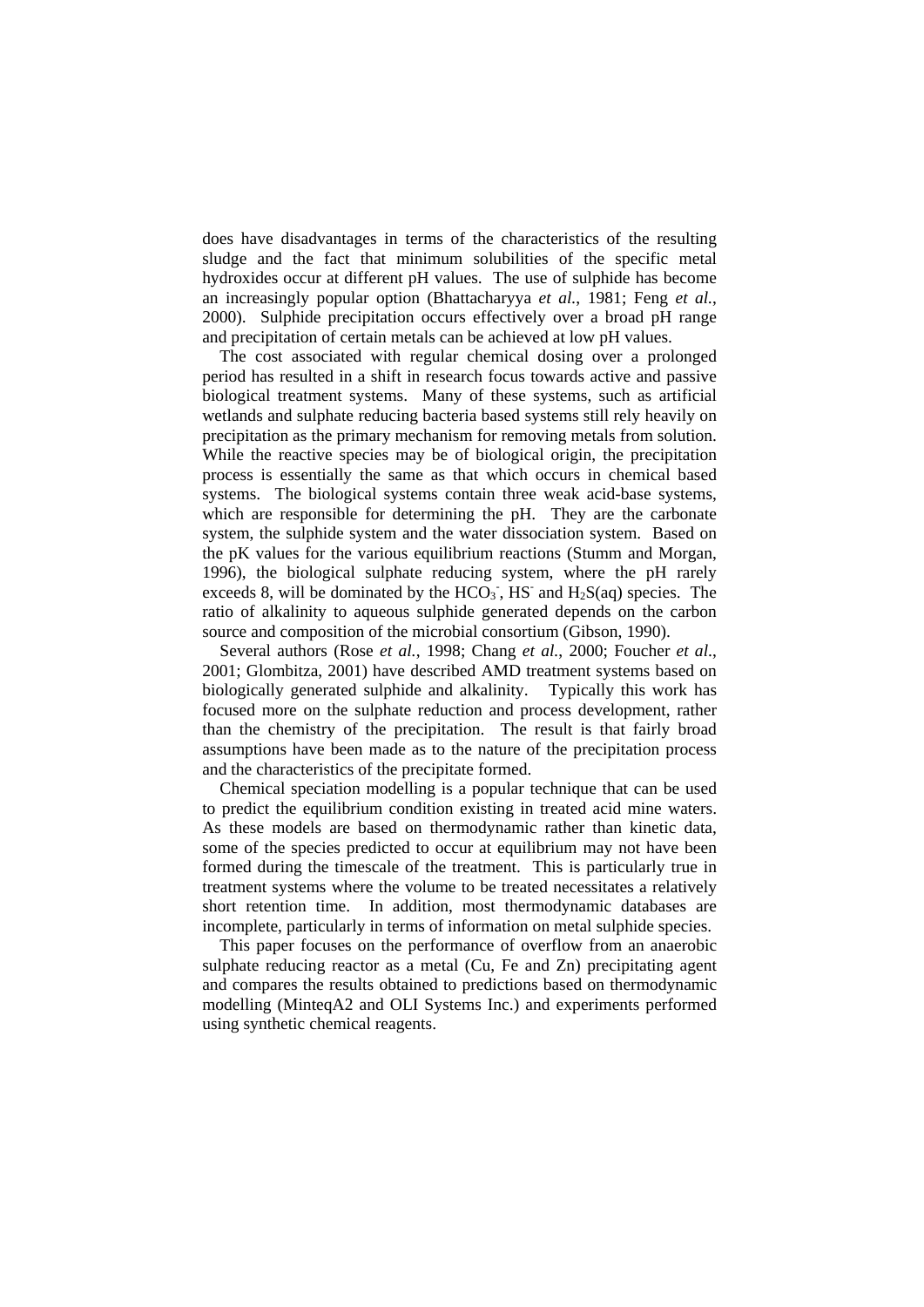#### **2 Materials and methods**

All experiments were performed using acid-washed borosilicate glassware. pH measurements were made using a Cyberscan 2500 pH meter, alkalinity determined by titration against  $0.02N$  H<sub>2</sub>SO<sub>4</sub> and aqueous sulphide determined using a Merck Spectroquant test kit. Metal analysis was performed using a GBC 909AA atomic absorbtion spectrophotometer, linked to a GBC integrator.

Metal stock solutions ( $CuSO<sub>4</sub>.5H<sub>2</sub>O$ ,  $FeSO<sub>4</sub>.7H<sub>2</sub>O$  and  $ZnSO<sub>4</sub>.7H<sub>2</sub>O$ , all Merck) were made up to a concentration of 1.574mM. Sulphide (Na<sub>2</sub>S) stock solutions  $(0.05M$  and  $(0.1M)$  and bicarbonate  $(NaHCO<sub>3</sub>)$  stock solutions (0.1M and 0.5M) were made up using analytical grade reagents (Merck). Anaerobic digester overflow was obtained from a sulphate reducing reactor, seeded with a bacteria consortium isolated from the algal integrated ponding system at the Grahamstown sewage treatment works and maintained on a modified Postgate B growth medium. The digester overflow had a pH of 7.80, an aqueous sulphide concentration of 33mM and a bicarbonate concentration of 133.6mM. A portion of this overflow was centrifuged at 10 000rpm for 10 minutes to removed the bacterial cells and particulate organic matter. The centrifugation had no effect on the pH or sulphide concentration, but the bicarbonate concentration was reduced to 126.3mM.

Experiments with the synthetic solutions were performed, in duplicate, according to a statistical design (based on response surface methodology), with a minimum of six metal to sulphide molar ratios, ranging from 2:1 to 1:2, and bicarbonate to sulphide ratios of 1:1, 2:1, 4:1 and 6:1. In the case of iron and copper additional metal to sulphide ratios were examined, focussed on the region where the morphology of the precipitate changed from crystalline to amorphous. In all cases 100ml of the metal solution was added to 10ml of the bicarbonate and sulphide mix. The flasks were stoppered and placed on an orbital shaker for 120min. The pH was measured after 1, 30, 60 and 120min. At 60 and 120min a 10ml sample was removed for metal analysis. A portion of the sample was filtered through a 0.45µm nylon membrane filter, a portion centrifuged at 5 000rpm for 5min and a portion allowed to settle for 10min, with the metal concentration determined in the filtrate and supernatants respectively.

The response surface methodology technique of statistical analysis was used to determine the effect each individual variable (ie. the metal to sulphide ratio and bicarbonate to sulphide ratio) and their combined effect on the percentage of metal removed from solution (Meyers and Montgomery, 1995). The interaction between these variables was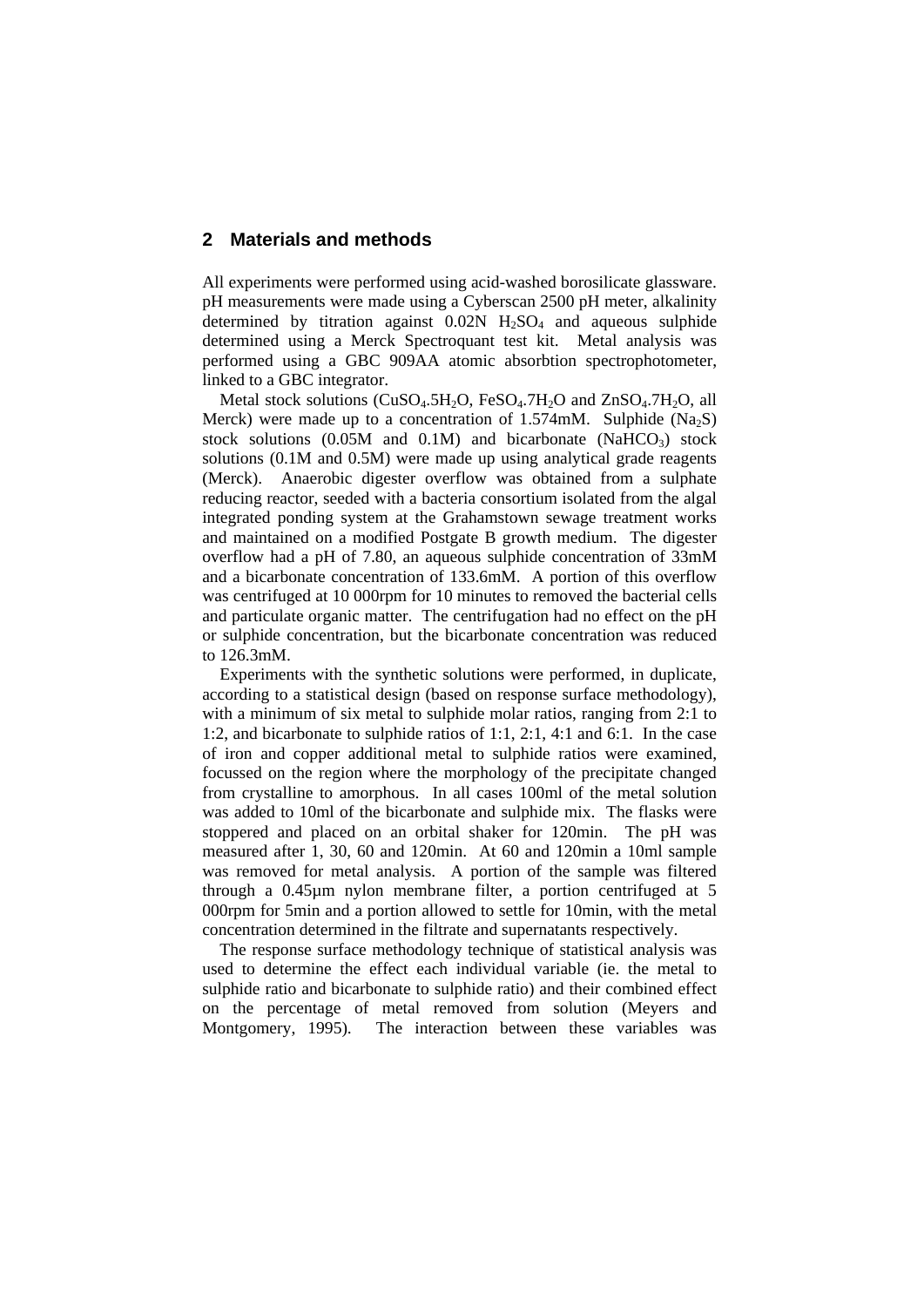determined through the development of a mathematical model that describes the performance of each system. As the relationship between the variables is not necessarily linear, a second order polynomial model, with interaction was utilised. The following equation represents the model on which the response surface of each metal was based:

 $z = \beta_0 + \beta_1 * B$ :S ratio +  $\beta_2 * M$ :S ratio +  $\beta_3 * B$ :S ratio<sup>2</sup> +  $\beta_4 * M$ :S ratio<sup>2</sup> +  $\beta_5 * B$ :S ratio\*M:S ratio

This model accounts for the individual effects of both ratios as well as the possible interaction between the B:S and M:S ratio. A t-test was performed to determine the significance of each variable in the equation. Further analysis showed that in the case of zinc and iron a third order model accounted for a significantly greater portion of the observed variability. This introduced four additional terms.

The bicarbonate to sulphide ratio in the digester overflow was fixed, which precluded a matrix experimental design. A volume of digester overflow was calculated, such that the metal to sulphide ratio was the same as for the synthetic experiments. Deionised water was added to make the volume up to 10ml, after which the metal solutions were added and the experiments performed as previously described.

MinteqA2 and OLI were used to predict the metal precipitation and equilibrium pH at each of the points in the experimental matrix. These predictions were analysed using the same statistical approach to generate a third order model and response surface, which was compared to that generated using the experimental data.

## **3 Results and discussion**

For the synthetic solutions the addition of iron and copper to the bicarbonate/sulphide mixture resulted in a very rapid reaction, leading to a colour change from the clear solution to an inky black and dark brown colour respectively. In both cases, where the molar ratio of metal to sulphide was 1:1 or lower it was not possible to remove the resulting complex by either filtration or centrifugation. The zinc experiments, however, showed a different trend. Addition of the metal solution did not result in an instant, dramatic reaction, rather a distinct white precipitate became visible within two minutes. This precipitate could be readily removed by filtration or centrifugation and settled within five minutes after being removed from the shaker. The three-dimensional surfaces generated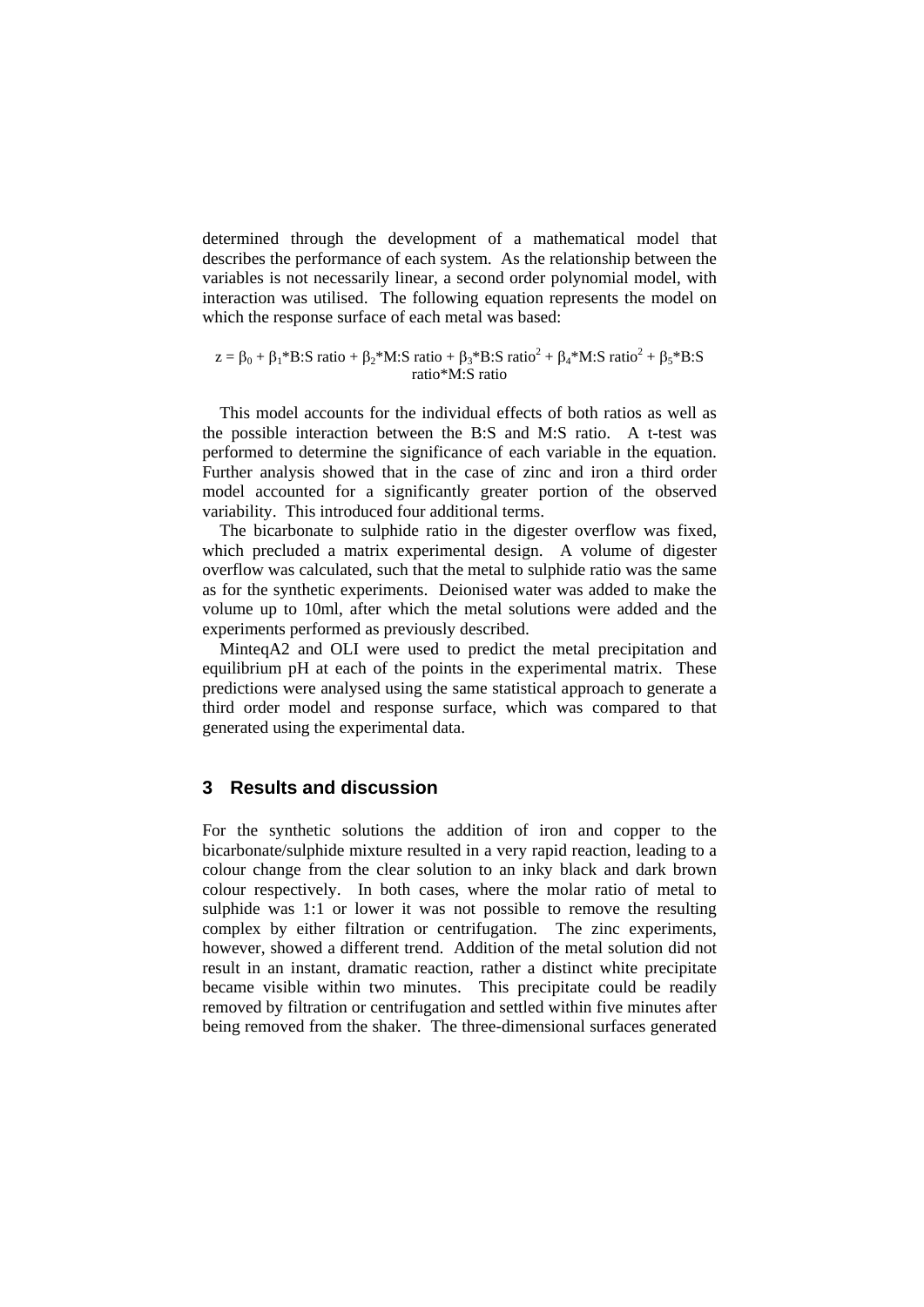

from the statistical analysis of the synthetic solution data are shown in Figures 1-3. In all cases precipitate removal was achieved by filtration.

 $\Box$  0-10  $\Box$  10-20  $\Box$  20-30  $\Box$  30-40  $\Box$  40-50  $\Box$  50-60  $\Box$  60-70  $\Box$  70-80  $\Box$  80-90  $\Box$  90-100

**Fig. 1.** Response surface, modelling zinc precipitation by a combination of sulphide and bicarbonate. Note: Y-axis (M:S ratio) scale reversed to allow better visualisation of the surface.

The model ( $R^2 = 0.92$ ), with P values in parentheses, for the zinc surface is shown below:

```
z = 57.21 - 1.66 * B: S + 126.26 * M: S + 1.24 * B: S^2 - 115.21 * M: S^2 - 1.03 * B: S * M: S - 0.13 * B: S^3 +(0.867) (0.011) (0.643) (0.006) (0.871) (0.602)26.03 * M: S<sup>3</sup> - 0.20 * B: S<sup>2</sup>* M: S + 1.60 * B: S * M: S<sup>2</sup>(0.018) (0.728) (0.386)
```
The  $R^2$  value indicates that model accounts for over 90% of the experimental variation, while the t-test show that the metal to sulphide ratio terms are the most significant variable. The P values of the interaction effects indicate that these factors are relatively insignificant. Visual analysis of the surface indicates that the bicarbonate to sulphide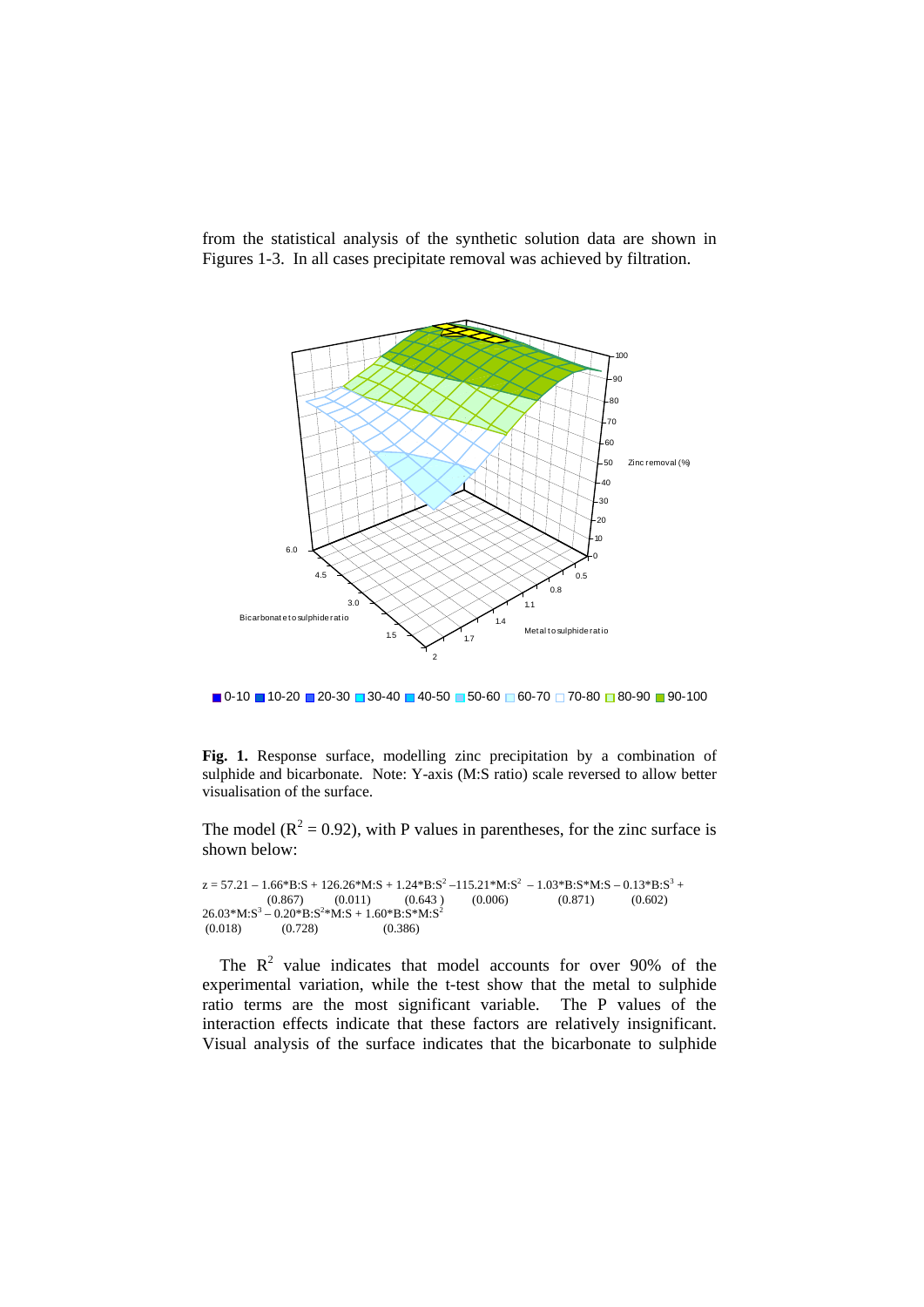ratio is only important where there is an excess of zinc relative to sulphide. In this situation a portion of the zinc precipitates as  $Zn(OH)_2$ , with increased hydroxide precipitation as the bicarbonate concentration increases. At a metal to sulphide ratio of 1:1 and below, ZnS precipitation dominates and the effect of the increasing bicarbonate concentration is negligible, accounting for the high P values.

The response surface and third order model equation for the iron precipitation is shown below.





**Fig. 2.** Response surface, modelling iron precipitation by a combination of sulphide and bicarbonate

The model ( $R^2 = 0.93$ ), with P values in parentheses, for the iron surface is shown below:

 $z = 237.5 - 0.03*B: S - 767.92*M: S + 0.20*B: S^2 + 730.30*M: S^2 + 1.32*B: S * M: S - 0.02*B: S^3 (0.998)$   $(<0.001)$   $(0.974)$   $(<0.001)$   $(0.926)$   $(0.974)$  $195.48^*M:S^3 - 0.42^*B:S^2*M:S + 1.62^*B:S^*M:S^2$  $(\leq 0.001)$   $(0.765)$   $(0.708)$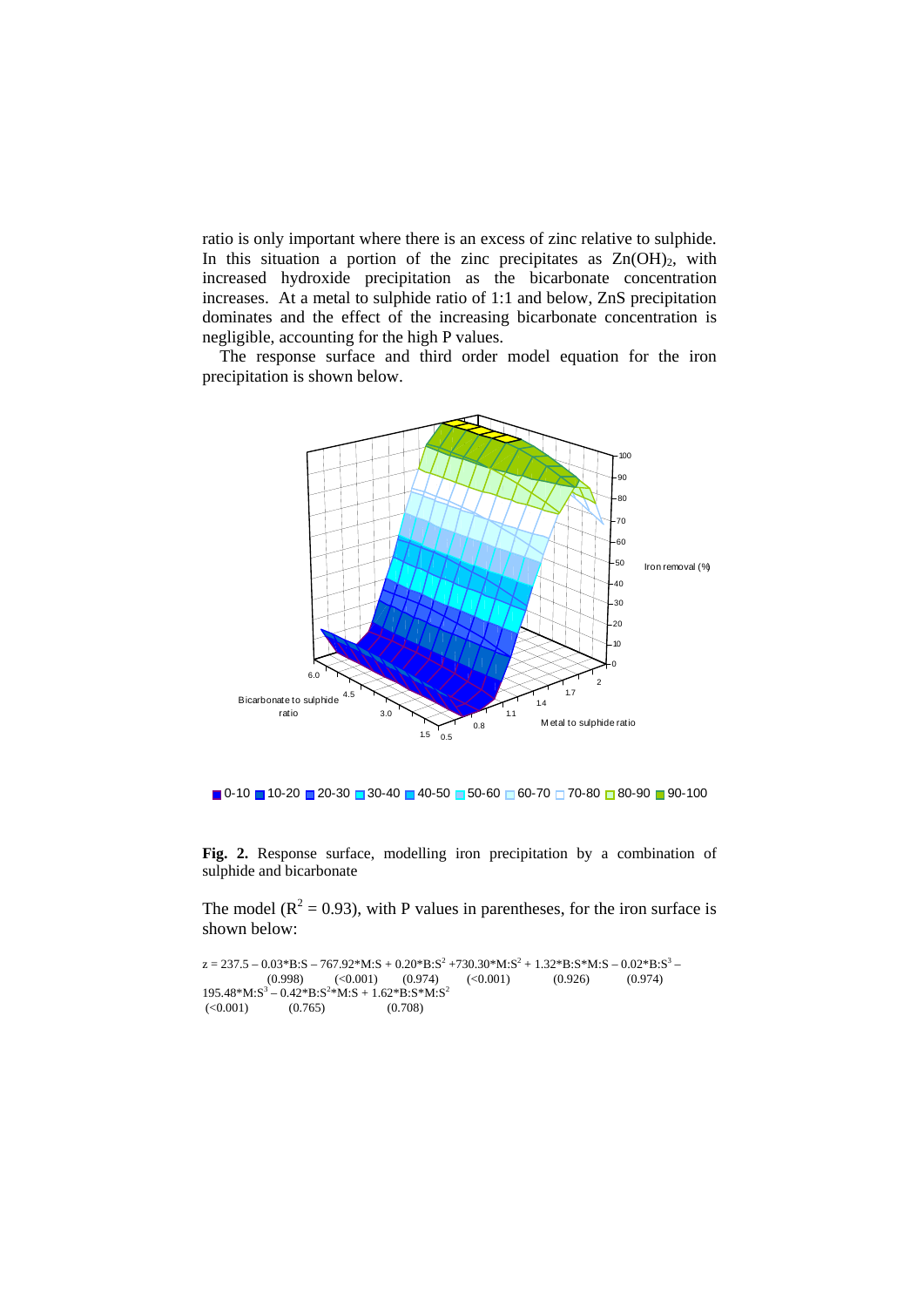The shape of the surface is significantly different to that of the zinc surface, with efficient precipitation only achieved where the iron to sulphide molar ratio is 1.5:1 or greater. Below this ratio the product of the reaction could not be removed by either filtration or centrifugation. The most likely explanation for this is the formation of an amorphous or colloidal precipitate, due to excessively high local supersaturation. The supersaturation ratio given by

$$
SS = \frac{\alpha_{Fe^{2+}} \alpha_{S^{2-}}}{K_{s}^{0}, \text{FeS}}
$$

where  $K_s^0$ ,  $F_{\text{es}}$  is the thermodynamic solubility product for FeS. Harmandas and Koutsoukos (1996) investigated the formation of ferrous sulphides in aqueous solutions at an iron to sulphide ratio of 1:1. They found that at near neutral pH (7.1-7.4) the precipitate formed was mackinawite, while at pH 5.4-5.6 amorphous FeS was formed. However, the concentrations of iron and sulphide under the conditions where mackiniwite formed were between 1.0 and 5.0 x  $10^{-5}$ M, while the concentrations used at the lower pH were at least an order of magnitude higher (5.0-7.0 x  $10^{-4}$ ), resulting in a significantly higher SS. This, rather than the pH could account for the formation of the amorphous precipitate. In addition, Harmandas and Koutsoukos (1996) found that the amorphous precipitates were very sensitive to oxidation by atmospheric oxygen. This is consistent with the current results and previous experimental work (van Hille, 2001).

As with the zinc surface, the metal to sulphide ratio controls the shape of the surface. The large values of the coefficients of these terms and the associated P values indicate the extent to which they dominate the model. An increase in bicarbonate concentration only has an effect where the metal to sulphide ratio is greater than 1.5:1. In that region some of the iron would precipitate as a hydroxide or carbonate.

The response surface and second order model equation for the copper precipitation is shown below.

The model ( $R^2 = 0.79$ ), with P values in parentheses, for the copper surface is shown below:

 $z = 26.2 + 15.09*$ B:S ratio – 99.34\*M:S ratio –2.06\*B:S ratio<sup>2</sup> + 62.74\*M:S ratio<sup>2</sup>  $(0.076)$   $(<0.005)$   $(0.062)$   $(<0.001)$ – 2.11\*B:S ratio\*M:S ratio (0.462)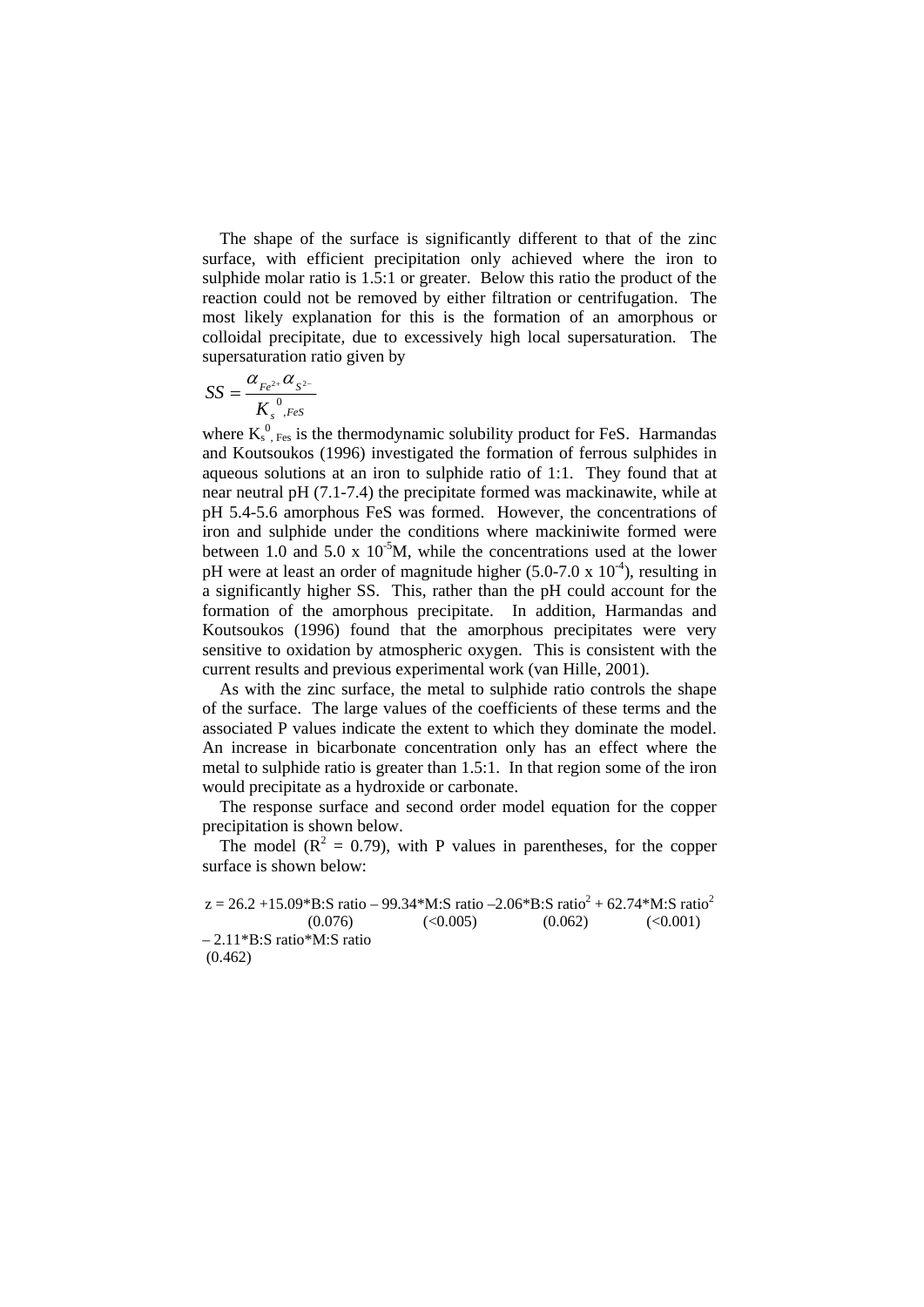

 $\Box$  0-10  $\Box$  10-20  $\Box$  20-30  $\Box$  30-40  $\Box$  40-50  $\Box$  50-60  $\Box$  60-70  $\Box$  70-80  $\Box$  80-90  $\Box$  90-100

**Fig. 3.** Response surface, modelling copper precipitation by a combination of sulphide and bicarbonate

Copper presented the most complex situation and also highlighted a deficiency of the model. As with iron, an easily removable precipitate was only formed under a narrow set of conditions, where a significant stoichiometric excess of copper existed. In the case of copper a third order model did not significantly improve the predictive value of the model. Unlike the situation for iron, where the bicarbonate concentration had a negligible effect once sulphide dominated the system, the bicarbonate concentration had a significant effect on the product formed. This is highlighted in Table 1.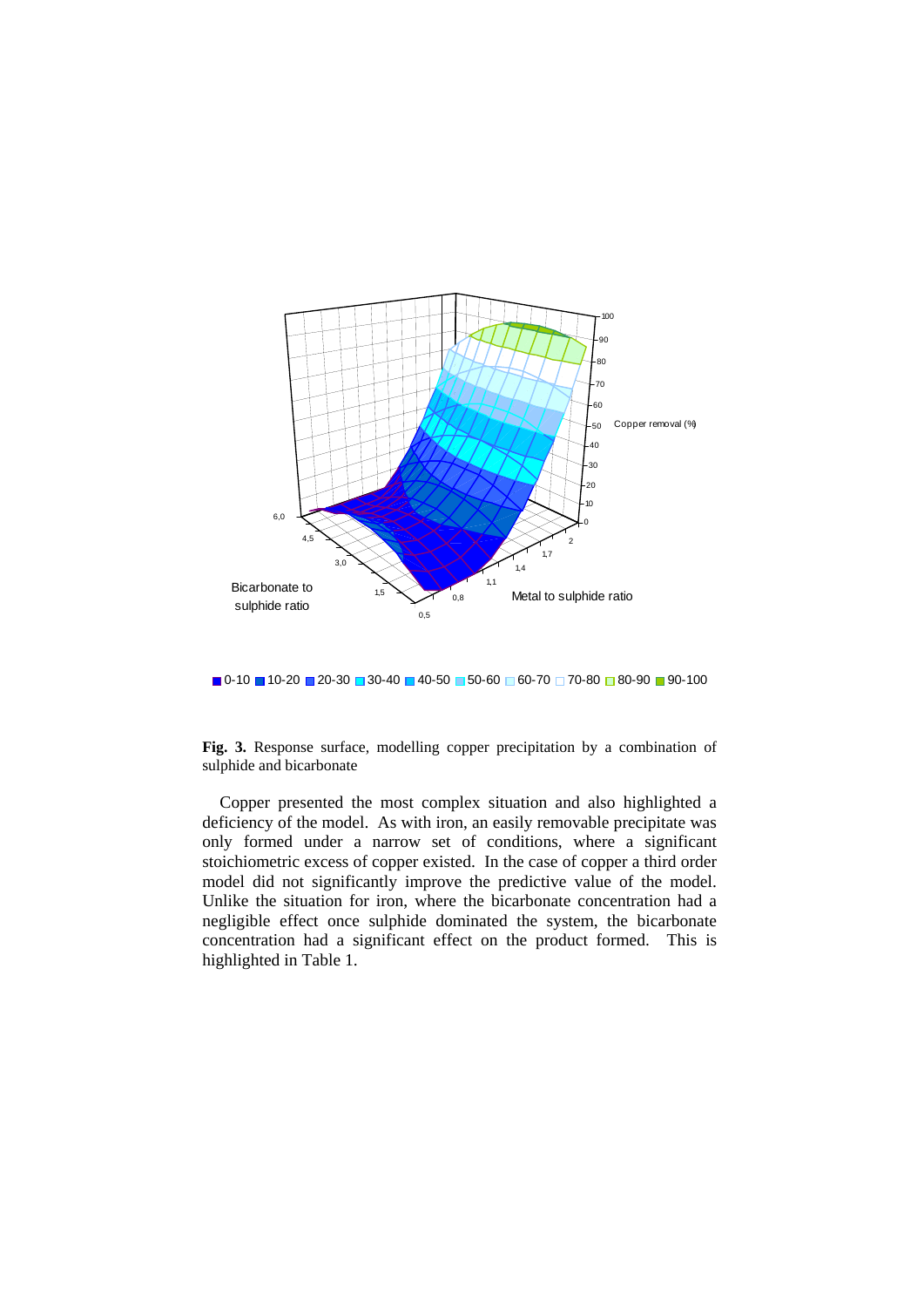| M:S ratio |       |       |        |       |       |      |       |      |
|-----------|-------|-------|--------|-------|-------|------|-------|------|
| B: S      | 2.1   | 1.8:1 | 1.75:1 | 1.6:1 | 1.5:1 | 1:1  | 1:1.5 | 1:2  |
| ratio     |       |       |        |       |       |      |       |      |
| 1:1       | 67.69 | 78.51 | 78.08  | 25.67 | 10.36 | 4.30 | 8.85  | 7.56 |
| 2:1       | 78.53 | 84.21 | 86.23  | 72.30 | 16.10 | 8.24 | 8.70  | 7.29 |
| 4:1       | 89.99 | 91.23 | 92.74  | 14.89 | 5.02  | 9.50 | 8.84  | 8.60 |
| 6:1       | 92.29 | 9.78  | 8.56   | 7.88  | 7.22  | 7.30 | 7.66  | 7.38 |
|           |       |       |        |       |       |      |       |      |

**Table 1.** Mean copper precipitation values (% removal) at various M:S and B:S ratios (n=2).

Table 1 shows that at a M:S ratio of 2:1 the results are consistent with those for zinc and iron, with increasing precipitation achieved as the bicarbonate concentration increases. The same trend occurs at the 1.8 and 1.75:1 ratios, except where the bicarbonate concentration is six times that of the sulphide, at which point the resulting product cannot readily be removed from solution. At a metal to sulphide ratio of 1.6:1 an easy to handle precipitate was only formed when the B:S ratio was in the region of 2:1. The consequence of this for the model is that at a B:S ratio of 6:1 the surface is less accurate, particularly at M:S ratios between 1.6 and 2:1. This would account for the lower  $R^2$  value as well the increased significance of the B:S ratio factors.

Supersaturation is again a key factor in understanding the precipitation behaviour, however the situation is more complex. The equation for calculating supersaturation ratio described previously yields similar results irrespective of the bicarbonate concentration, which does not adequately describe the observed results. It is proposed that the HS species, rather than total aqueous sulphide species, controls supersaturation and precipitation. Previous work (Hammack *et al.*, 1993; van Hille, 2001) has shown that copper can effectively be removed from solution, as a readily settling precipitate, using gaseous hydrogen sulphide. This process is rate limited by the mass transfer of sulphide from the gaseous to the liquid phase. Due to the rapid reaction kinetics the supersaturation ratio remains low and precludes the formation of an amorphous precipitate.

Thermodynamic modelling of the synthetic precipitation systems yielded similar results for all three metals. In all cases, at M:S ratios of 1:1 and below at least 99.9% of the metal was predicted to precipitate as the metal sulphide. At ratios above 1:1, all available sulphide reacted with metal to form a metal sulphide and some additional hydroxide precipitation occurred due to the presence of the bicarbonate. In addition, there was no significant difference between the models generated using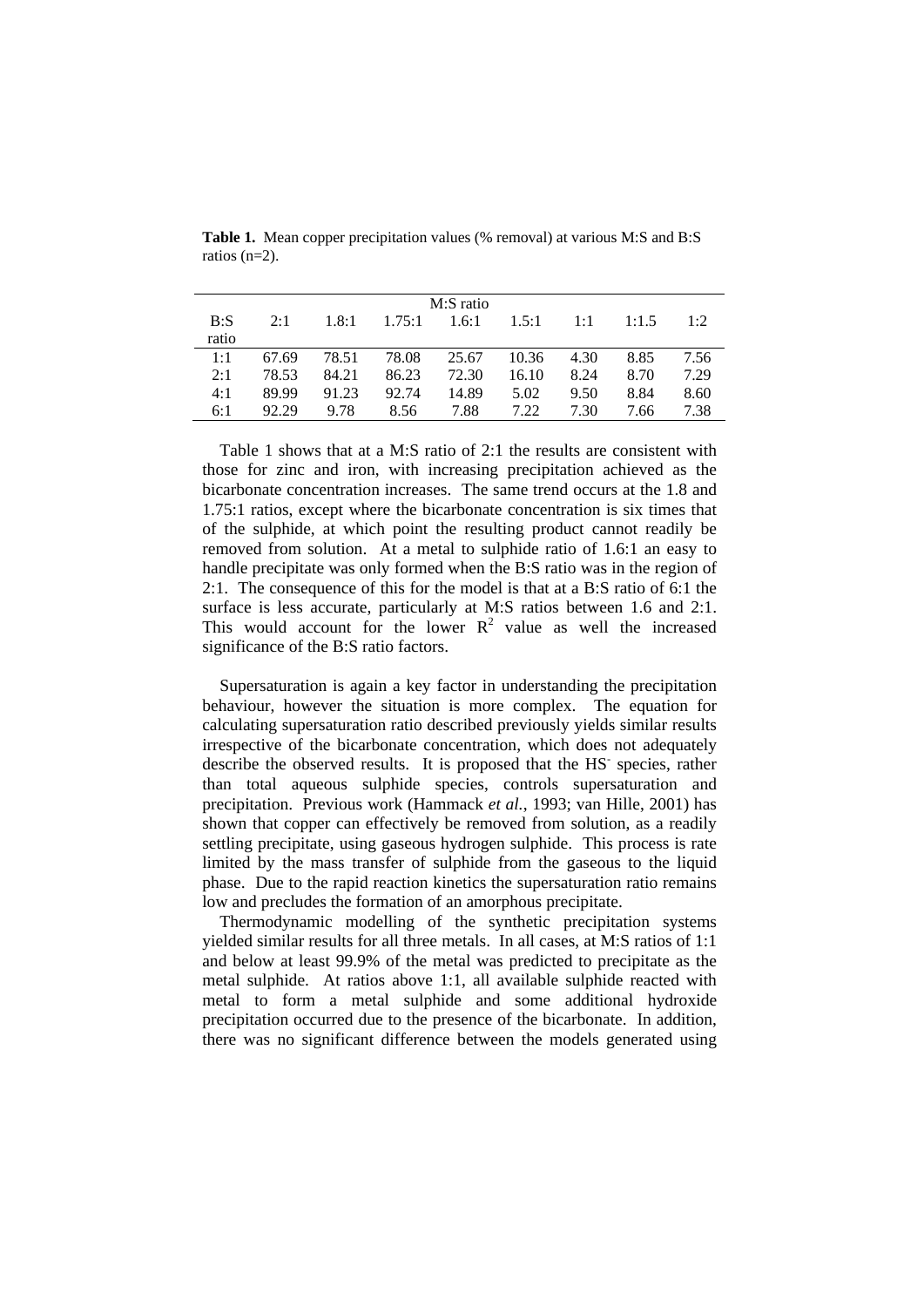

MinteqA2 and OLI Systems Inc. The response surface generated using the copper predictions is shown in Figure 4.

 $\Box$  0-10  $\Box$  10-20  $\Box$  20-30  $\Box$  30-40  $\Box$  40-50  $\Box$  50-60  $\Box$  60-70  $\Box$  70-80  $\Box$  80-90  $\Box$  90-100

**Fig. 4.** Response surface obtained using data points generated using the aqueous species modelling software MinteqA2. The data points were obtained by modelling the 32 conditions tested experimentally

The surface in Figure 4 is significantly different from those obtained for the experimental copper and iron systems. The fact that the predictions are based only on thermodynamic data and represent an equilibrium situation means that amorphous or colloidal precipitates, which occur due to high supersaturation and may take several hours to days to mature into thermodynamically stable crystalline froms, cannot be accounted for. In addition, the thermodynamic databases tend to be incomplete or inaccurate. For instance, Shea and Helz (1988) presented stability constants for five copper sulphide and polysulphide complexes of importance in anoxic waters. Neither of the applications tested included data for these complexes. The two software packages were able to generate predictions for zinc that closely resembled the experimental surface.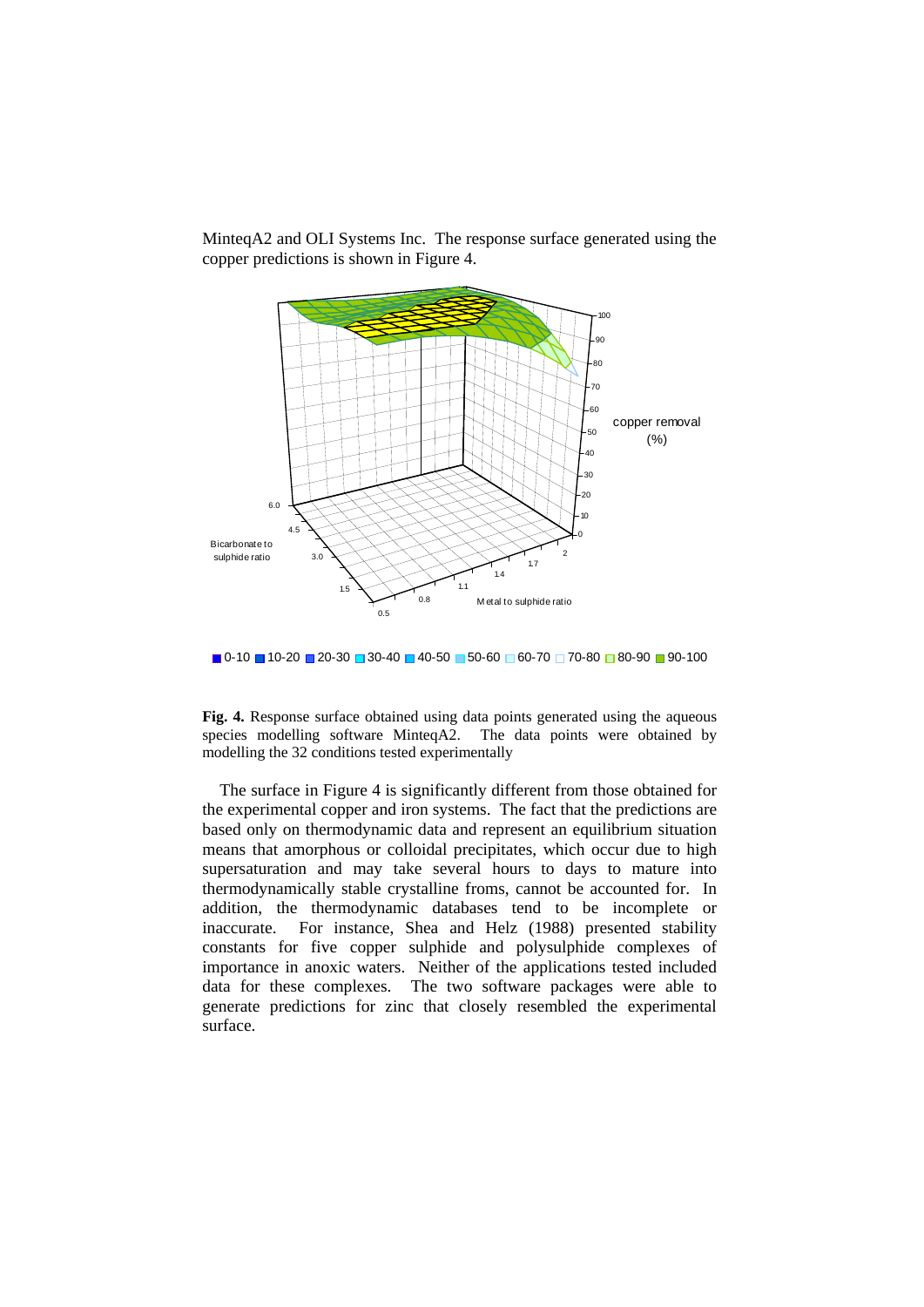The zinc and copper precipitation achieved using the digester overflow as well as the pH after 120min is graphically depicted in Figures 5 and 6. The iron data followed a similar trend to that of copper and is not shown. In each case results are compared to those obtained using the synthetic solutions at bicarbonate to sulphide ratios of 4:1. The zinc data (Figure 5) shows no significant difference between the metal removals achieved using the biological or synthetic stream. There is little difference in the pH between the synthetic and biological systems at M:S ratios of 2:1 to 1:1, which is expected as all the available sulphide has reacted with zinc. The slightly lower pH observed in the biological systems is due to the presence dissolved organic acids, such as lactate and acetate, which originate from the growth medium. At M:S ratios below 1:1 an excess of aqueous sulphide is present, which accounts for the significant increase in the pH of the synthetic system. The presence of the organic acids buffers the biological systems, although this has a negligible effect on the zinc precipitation.



**Fig. 5.** A comparison of zinc precipitation and pH achieved by mixing of the metal solution with a synthetic sulphide/bicarbonate mixture and anaerobic digester overflow  $(T = 120$ min). The bicarbonate to sulphide ratios are shown in parentheses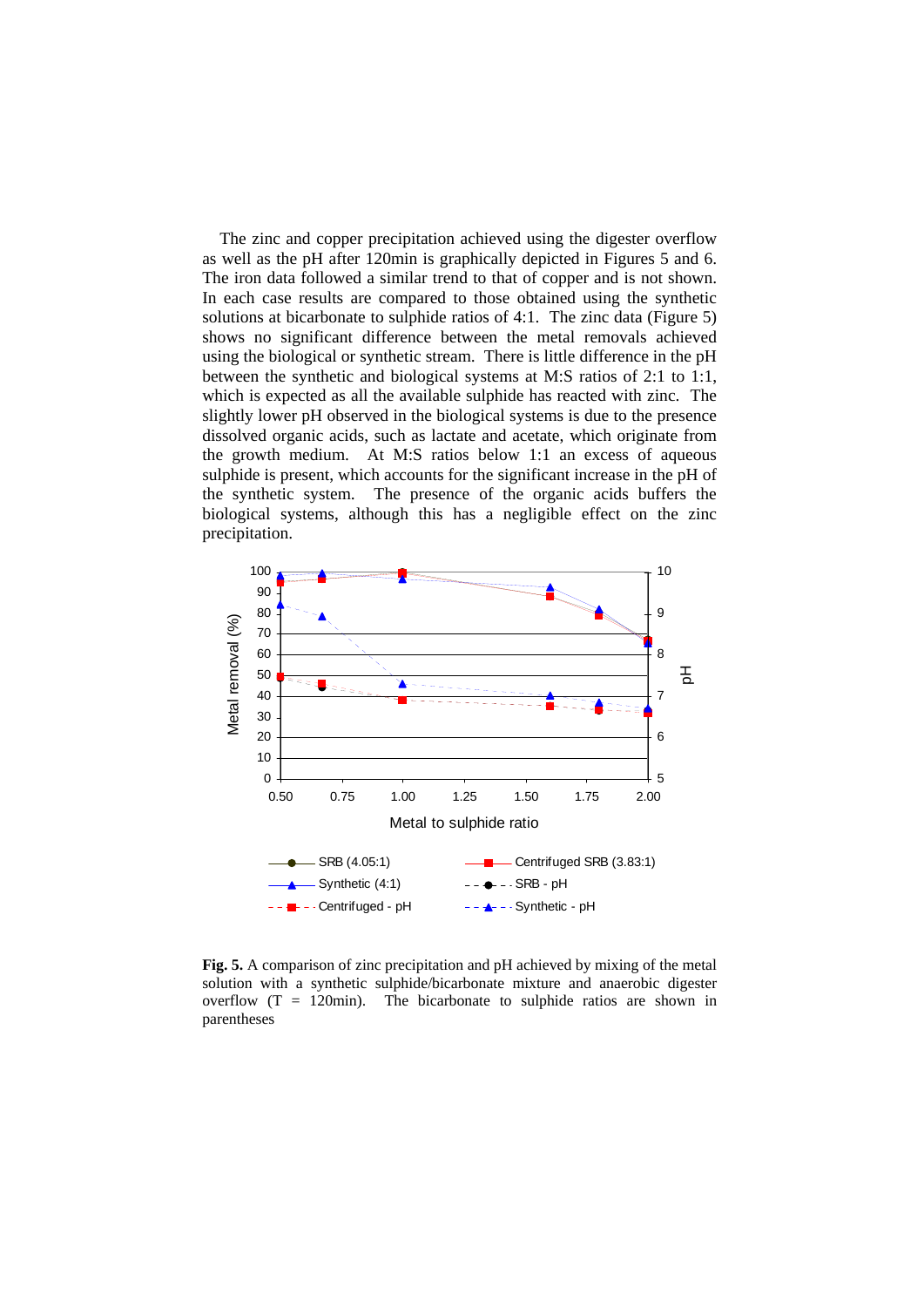

**Fig. 6.** A comparison of copper precipitation and pH achieved by mixing of the metal solution with a synthetic sulphide/bicarbonate mixture and anaerobic digester overflow  $(T = 120$ min). The bicarbonate to sulphide ratios are shown in parentheses

The trends for copper removal and pH (Figure 6) are significantly different from those for zinc (Figure 5), despite the fact that the concentrations of metal, bicarbonate, sulphide and organic acids are identical. This provides further evidence of the differences in the precipitation mechanisms. The differences in the pH and percentage metal removal at the M:S ratio of 2:1 is explained by the fact that copper precipitates in an alkaline medium at a lower pH than zinc. As a result a greater portion of the alkalinity is used for metal precipitation and the pH is lower. The presence of the organic acids reduces the available alkalinity, explaining why the copper precipitation is lower in the biological systems. This effect is negligible in the case of zinc because there is not enough alkalinity, even in the synthetic system, to raise the pH high enough to effect significant  $Zn(OH)$ <sub>2</sub> precipitation.

At a M:S ratio of 1.6:1 a significant decrease in copper removal is seen in the synthetic system. This can be attributed to the formation of an amorphous copper sulphide precipitate as a result of high supersaturation.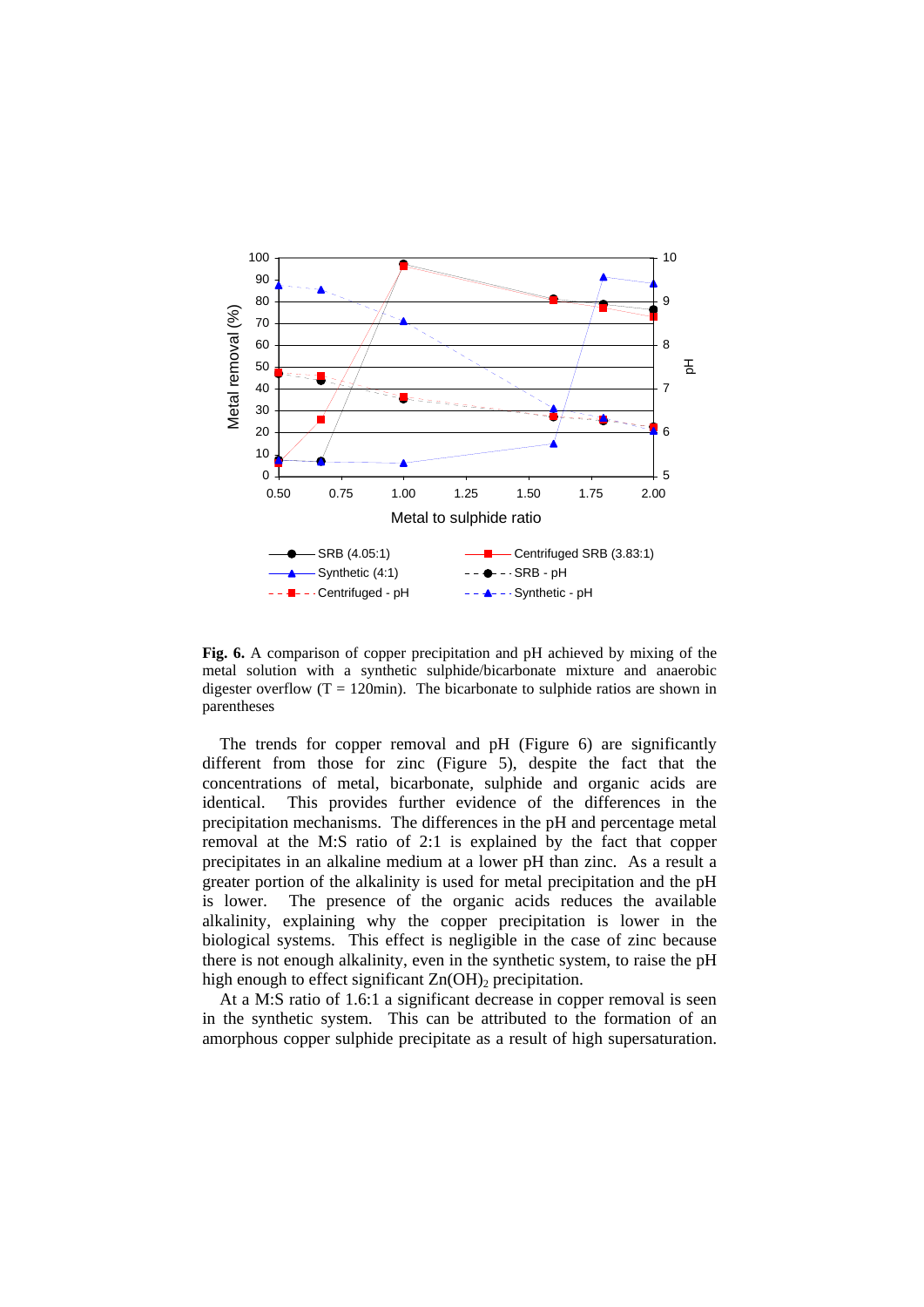This is consistent with results obtained by Pattrick *et al.* (1997). In the biological systems, the organic acids buffer the pH at a lower value, effectively maintaining a lower HS<sup>-</sup> species concentration. It is proposed that this species plays a key role in determining the supersaturation.

At an M:S ratio of 1:1 the copper removal in the synthetic system remains poor, but the pH increases significantly to 8.55. If all the sulphide reacted with copper to form the amorphous precipitate, the bicarbonate would buffer the system between pH 8.2 and 8.3. This, along with the fact that some copper is still precipitated suggests the formation of some polysulphide complexes, such as  $CuS(HS)<sub>2</sub><sup>2</sup>$  and  $CuS(HS)<sub>3</sub><sup>3</sup>$ . Shea and Helz (1988) have confirmed the presence of these complexes in anoxic waters. In this case some copper remains free to precipitate as  $Cu(OH)_{2}$ .

In the presence of excess sulphide the organic acids are no longer able to buffer the pH as effectively, resulting in an increase in the HS<sup>-</sup> species concentration. This leads to the formation of amorphous CuS and a resulting decrease in copper removal. This is consistent with the trend observed in figure 6. Further experimental work is underway to quantitatively confirm the presence of the various copper-sulphide precipitates and complexes.

#### **4 Conclusions**

This investigation has shown that the precipitation of zinc for aqueous solution by a mixture containing sulphide and bicarbonate is dominated by the crystalline ZnS species. Increasing concentrations of bicarbonate ions, the presence of soluble organic acids and particulate organics had no effect on the formation of the ZnS product. The iron and copper systems are increasingly complex and are characterised by the formation of amorphous metal sulphide precipitates and possibly, soluble metal polysulphide complexes. It is proposed that this phenomenon is related to the concentration of specific sulphide species, rather than total sulphide concentration, particularly in the case of copper. The use of anaerobic digester overflow resulted in effective copper and iron precipitation over a wider range of metal to sulphide ratios than with synthetic solutions. This is attributed to the buffering effect of the soluble organic acids, which in turn affects the soluble sulphide speciation. The presence of particulate material in the digester overflow did not significantly effect the efficiency of metal precipitation for any of the metal systems investigated.

Both the empirical model, based on the synthetic system experiments, and the models generated by the software packages accurately predicted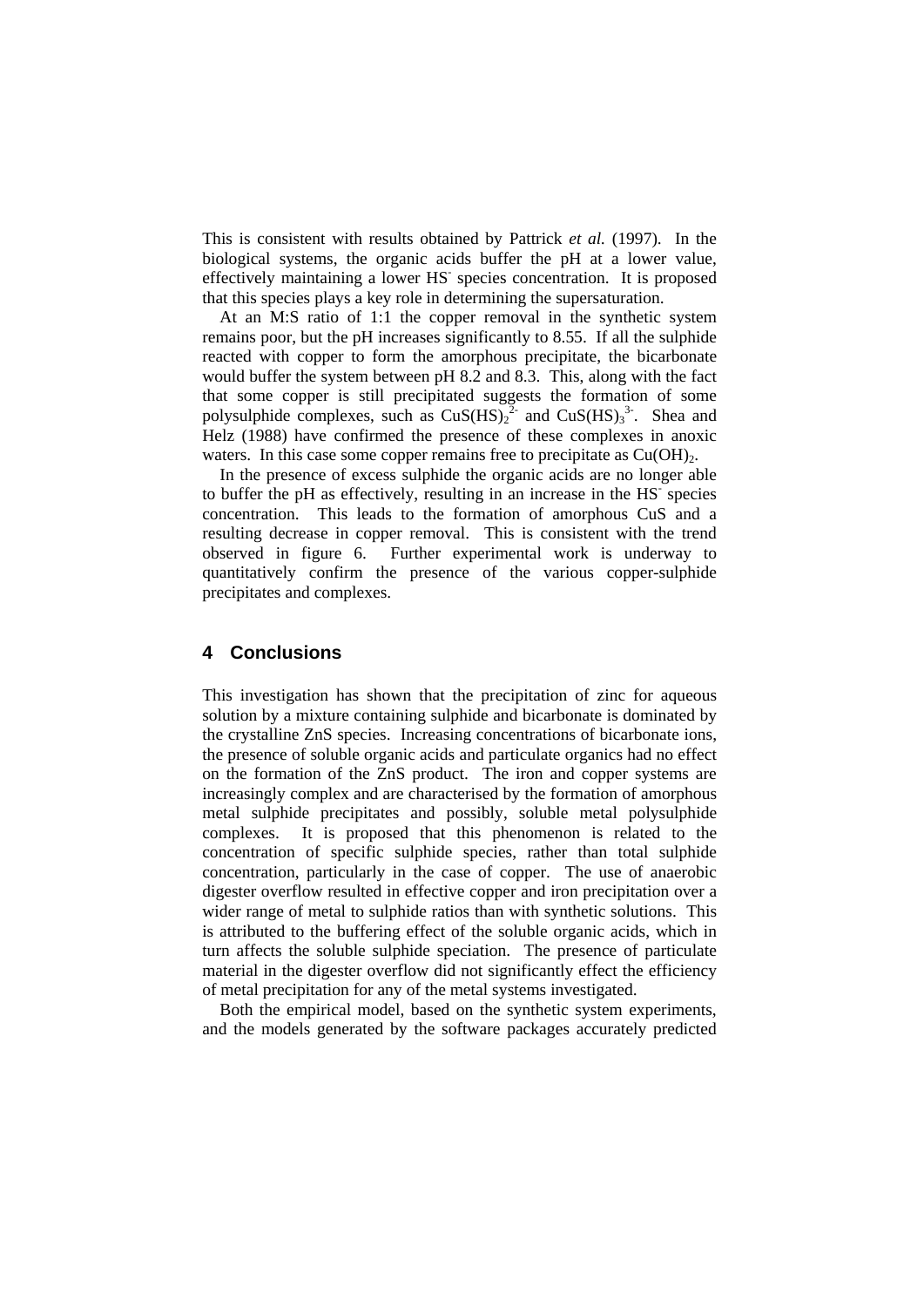zinc precipitation by the anaerobic digester overflow under the experimental conditions. The inability of the software packages to account for the formation of relatively stable amorphous or colloidal precipitates, the absence of accurate thermodynamic data on some species and the fact that the predictions are only able to represent the system at thermodynamic equilibrium, precluded the generation of a model which accurately predicted copper or iron precipitation under the experimental conditions. This was true for both the synthetic and biological systems. While the empirical models were able to account for the formation of amorphous precipitates they could not account for the effects of the organic acids in the digester overflow. Further research needs to be conducted to determine if this factor can be incorporated into the model. Furthermore, the response of the individual metals in a mixed solution needs to be investigated.

## **Acknowledgements**

 The authors would like to acknowledge the financial support of the NRF and Water Research Commission

#### **References**

- Appelo CAJ, Postma D (1993) *Geochemistry, Groundwater and Pollution*. Balkema, Rotterdam, 536 pp
- Bhattacharyya D, Sun G, Sund-Hagelberg C, Schwitzgebel K (1981) Precipitation of heavy metals with sodium sulphide: bench-scale and full-scale experimental results. *AIChE Symposium Series*, 77 (209), 31-38
- Chang IS, Shin PK, Kim BH (2000) Biological treatment of acid mine drainage under sulphate-reducing conditions with solid waste materials as substrate. *Water Research*, 34, 1269-1277
- Dean JG, Bosqui FL, Lanouette KH (1972) Removing heavy metals from waste water. *Environmental Science and Technology*, 6, 518-522
- Feng D, Aldrich C, Tan H (2000) Treatment of acid mine water by use of heavy metal precipitation and ion exchange. *Minerals Engineering*, 13, 623-642
- Foucher S, Battaglia-Brunet F, Ignatiadis I, Morin D (2001) Treatment by sulfatereducing bacteria of Chessy acid-mine drainage and metals recovery. *Chemical Engineering Science*, 56, 1639-1645
- Gibson GR (1990) Physiology and ecology of the sulphate-reducing bacteria. *Journal of Applied Bacteriology*, 69, 769-797